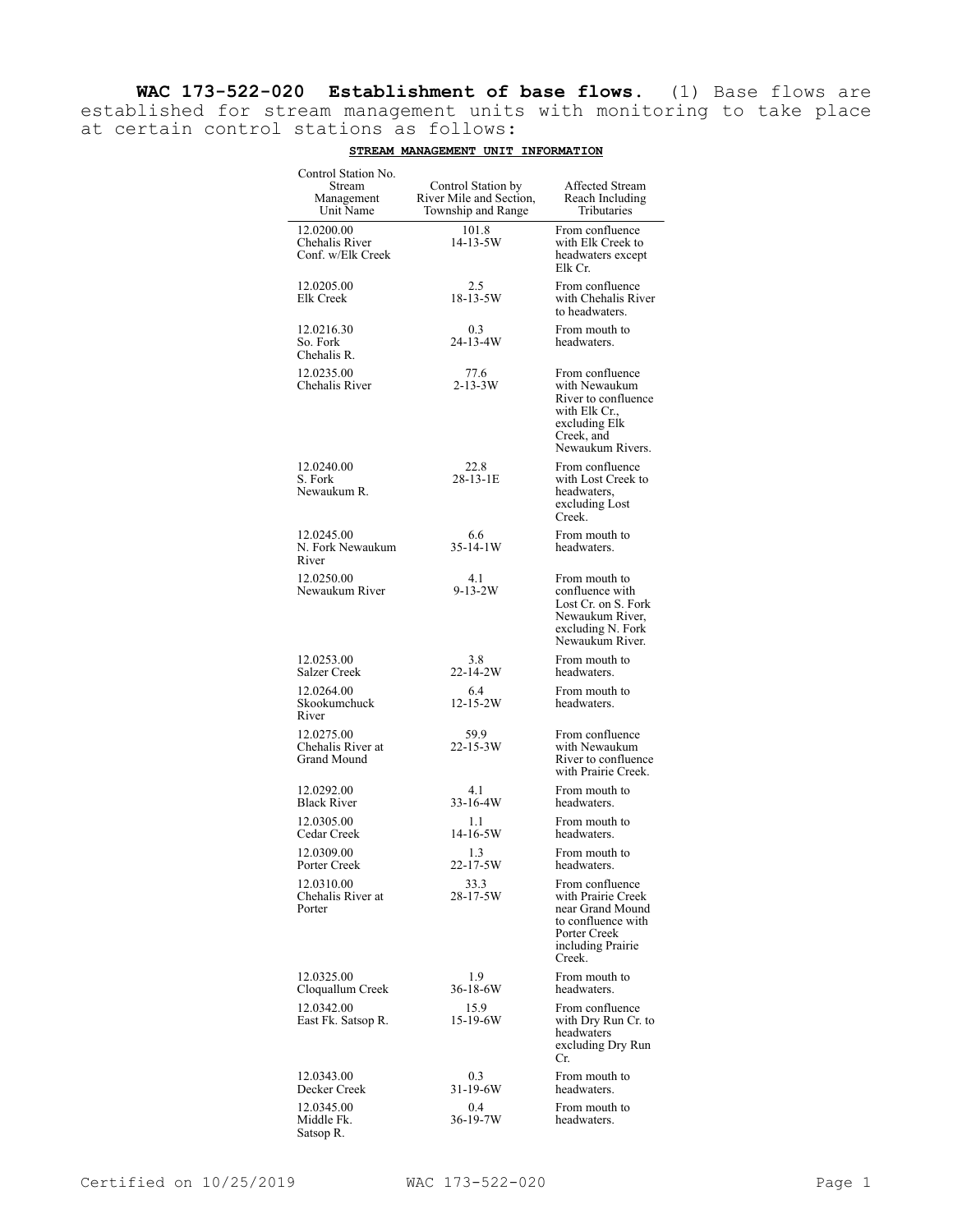| Control Station No.<br>Stream                         | Control Station by                            | Affected Stream                                                                                                                  |
|-------------------------------------------------------|-----------------------------------------------|----------------------------------------------------------------------------------------------------------------------------------|
| Management<br>Unit Name                               | River Mile and Section,<br>Township and Range | Reach Including<br>Tributaries                                                                                                   |
| 12.0350.00<br>Satsop River                            | 2.3<br>$36 - 18 - 7W$                         | From mouth to<br>confl. with Dry<br>Run Cr. on East Fk.<br>Satsop R.                                                             |
| 12.0350.02<br>Chehalis R. below<br>confl. w/Satsop R. | 20.0<br>$7 - 17 - 6W$                         | From confluence<br>with Porter Ck. to<br>just below confl.<br>with Satsop River.                                                 |
| 12.0374.00<br>Wynoochee River                         | 5.9<br>27-18-8W                               | From mouth to<br>headwaters.                                                                                                     |
| 12.0380.00<br>Wishkah River                           | 16.2<br>22-19-9W                              | From influence of<br>mean annual high<br>tide at low base<br>flow levels to<br>headwaters.<br>Excluding E. Fk.<br>Wishkah River. |
| 12.0382.90<br>E. Fk., Wishkah R.                      | 0.9<br>36-19-9W                               | From mouth to<br>headwaters.                                                                                                     |
| 12.0385.00<br>W. Fk. Hoquiam<br>River                 | 9.4<br>14-18-10W                              | From mouth to<br>headwaters.                                                                                                     |
| 12.0385.80<br>Middle Fk.<br>Hoquiam R.                | 1.6<br>$4 - 18 - 10W$                         | From mouth to<br>headwaters.                                                                                                     |
| 12.0386.60<br>East Fork Hoquiam                       | 7.1<br>8-18-9W                                | From mouth to<br>headwaters.                                                                                                     |
| 12.0390.00<br>Humptulips River                        | 24.8<br>$17-20-10W$                           | From influence of<br>mean annual high<br>tide at low base<br>flow levels to<br>headwaters.                                       |
| 12.0174.00<br>Elk River                               | 3.0<br>$3-16-11W$                             | From influence of<br>mean annual high<br>tide at low base<br>flow levels to<br>headwaters.                                       |
| 12.0175.00<br>Johns River                             | 6.0<br>21-16-10W                              | From influence of<br>mean annual high<br>tide at low base<br>flow levels to<br>headwaters.                                       |
| 12.0180.00<br>Newskah Creek                           | 3.5<br>32-17-9W                               | From influence of<br>mean annual high<br>tide at low base<br>flow levels to<br>headwaters.                                       |
| 12.0185.00<br>Charley Creek                           | 2.0<br>$21 - 17 - 9W$                         | From influence of<br>mean annual high<br>tide at low base<br>flow levels to<br>headwaters.                                       |

(2) Base flows established for the stream management units in WAC 173-522-020(1) are as follows:

| as    |             | TOTTOMS.                   |                            |                             |                           |
|-------|-------------|----------------------------|----------------------------|-----------------------------|---------------------------|
|       | <b>BASE</b> | <b>FLOWS</b><br>IN         | THE                        | <b>CHEHALIS RIVER BASIN</b> |                           |
|       |             |                            | (In Cubic Feet per Second) |                             |                           |
|       |             | 12.0200.00                 |                            | 12.0216.30                  |                           |
| Month | Day         | Chehalis R.<br>nr. Elk Cr. | 12.0205.00<br>Elk Cr.      | So. Fk.<br>Chehalis R.      | 12.0235.00<br>Chehalis R. |
|       |             |                            |                            |                             |                           |
| Jan.  | 1           | 260                        | 100                        | 200                         | 700                       |
|       | 15          | 260                        | 100                        | 200                         | 700                       |
| Feb.  | 1           | 260                        | 100                        | 200                         | 700                       |
|       | 15          | 260                        | 100                        | 200                         | 700                       |
| Mar.  | 1           | 260                        | 100                        | 200                         | 700                       |
|       | 15          | 260                        | 100                        | 200                         | 700                       |
| Apr.  | 1           | 260                        | 100                        | 200                         | 700                       |
|       | 15          | 260                        | 100                        | 200                         | 700                       |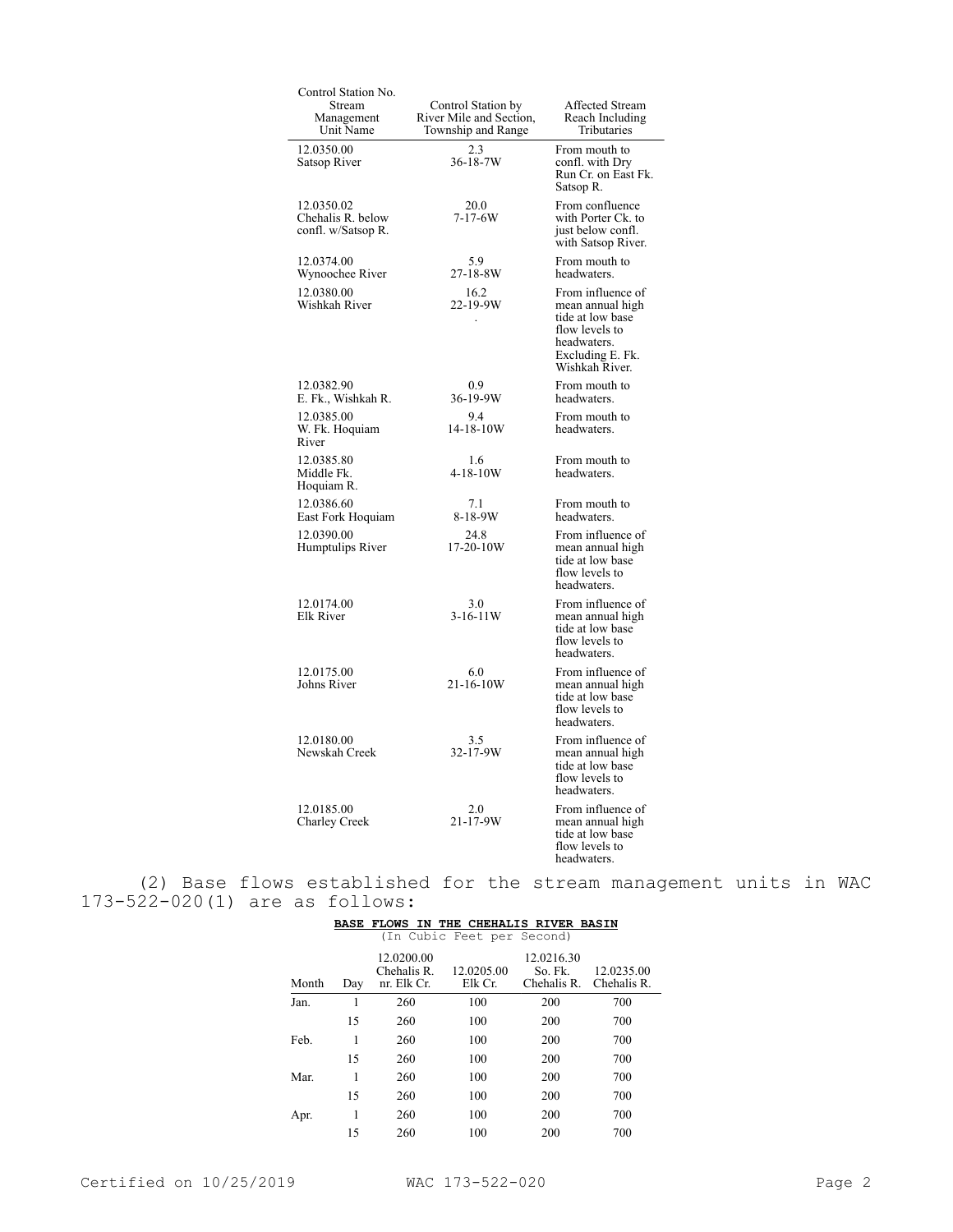| Month | Day | 12.0200.00<br>Chehalis R.<br>nr. Elk Cr. | 12.0205.00<br>Elk Cr.                              | 12.0216.30<br>So. Fk.<br>Chehalis R. | 12.0235.00<br>Chehalis R. |
|-------|-----|------------------------------------------|----------------------------------------------------|--------------------------------------|---------------------------|
| May   | 1   | 195                                      | 76                                                 | 145                                  | 525                       |
|       | 15  | 146                                      | 57                                                 | 105                                  | 400                       |
| June  | 1   | 108                                      | 43                                                 | 75                                   | 300                       |
|       | 15  | 82                                       | 32                                                 | 55                                   | 230                       |
| July  | 1   | 62                                       | 25                                                 | 40                                   | 175                       |
|       | 15  | 46                                       | 19                                                 | 29                                   | 130                       |
| Aug.  | 1   | 37                                       | 16                                                 | 21                                   | 98                        |
|       | 15  | 31                                       | 14                                                 | 15                                   | 75                        |
| Sep.  | 1   | 31                                       | 14                                                 | 15                                   | 75                        |
|       | 15  | 31                                       | 14                                                 | 15                                   | 75                        |
| Oct.  | 1   | 39                                       | 15                                                 | 21                                   | 92                        |
|       | 15  | 49                                       | 17                                                 | 28                                   | 115                       |
| Nov.  | 1   | 88                                       | 31                                                 | 56                                   | 215                       |
|       | 15  | 150                                      | 56                                                 | 105                                  | 390                       |
|       | 1   |                                          |                                                    |                                      |                           |
| Dec.  |     | 260                                      | 100                                                | 200                                  | 700                       |
|       | 15  | 260                                      | 100                                                | 200                                  | 700                       |
|       |     |                                          | 12.0245.00                                         |                                      |                           |
|       |     | 12.0240.00<br>Newaukum R.                | Newaukum<br>R.                                     | 12.0250.00                           | 12.0253.00                |
| Month | Day | S. Fork                                  | N. Fork                                            | Newaukum R.                          | Salzer Cr.                |
| Jan.  | 1   | 125                                      | 62                                                 | 250                                  | 11                        |
|       | 15  | 125                                      | 62                                                 | 250                                  | 11                        |
| Feb.  | 1   | 125                                      | 62                                                 | 250                                  | 11                        |
|       | 15  | 125                                      | 62                                                 | 250                                  | 11                        |
| Mar.  | 1   | 125                                      | 62                                                 | 250                                  | 11                        |
|       | 15  | 125                                      | 62                                                 | 250                                  | 11                        |
| Apr.  | 1   | 125                                      | 62                                                 | 250                                  | 11                        |
|       | 15  | 125                                      | 62                                                 | 250                                  | 11                        |
| May   | 1   | 110                                      | 47                                                 | 210                                  | 5.8                       |
|       | 15  | 88                                       | 36                                                 | 160                                  | 2.8                       |
| June  | 1   | 70                                       | 27                                                 | 118                                  | 1.4                       |
|       | 15  | 56                                       | 21                                                 | 90                                   | .73                       |
| July  | 1   | 45                                       | 16                                                 | 68                                   | .38                       |
|       | 15  | 36                                       | 12                                                 | 52                                   | .20                       |
| Aug.  | 1   | 29                                       | 9                                                  | 38                                   | .10                       |
|       | 15  | 27                                       | 7                                                  | 35                                   | .05                       |
| Sep.  | 1   | 27                                       | 7                                                  | 35                                   | .05                       |
|       | 15  | 27                                       | 7                                                  | 35                                   | .05                       |
| Oct.  | 1   | 33                                       | 8.4                                                | 43                                   | .14                       |
|       | 15  | 40                                       | 10                                                 | 54                                   | .40                       |
| Nov.  | 1   | 58                                       | 19                                                 | 91                                   | 1.35                      |
|       | 15  | 85                                       | 34                                                 | 150                                  | 3.9                       |
| Dec.  | 1   | 125                                      | 62                                                 | 250                                  | 11                        |
|       | 15  | 125                                      | 62                                                 | 250                                  | 11                        |
|       |     |                                          |                                                    |                                      |                           |
| Month | Day | 12.0264.00<br>uck River                  | 12.0275.00<br>Skookumch Chehalis R. at<br>Grand M. | 12.0292.00<br>Black R.               | 12.0305.00<br>Cedar Cr.   |

| Month | Day | uck River | Grand M. | Black R. | <br>Cedar Cr. |
|-------|-----|-----------|----------|----------|---------------|
| Jan.  |     | 160       | 1300     | 200      | 90            |
|       | 15  | 160       | 1300     | 200      | 90            |
| Feb.  | 1   | 160       | 1300     | 200      | 90            |
|       | 15  | 160       | 1300     | 200      | 90            |
| Mar.  |     | 160       | 1300     | 200      | 90            |
|       | 15  | 160       | 1300     | 200      | 90            |
| Apr.  | 1   | 160       | 1300     | 200      | 90            |
|       | 15  | 160       | 1300     | 200      | 90            |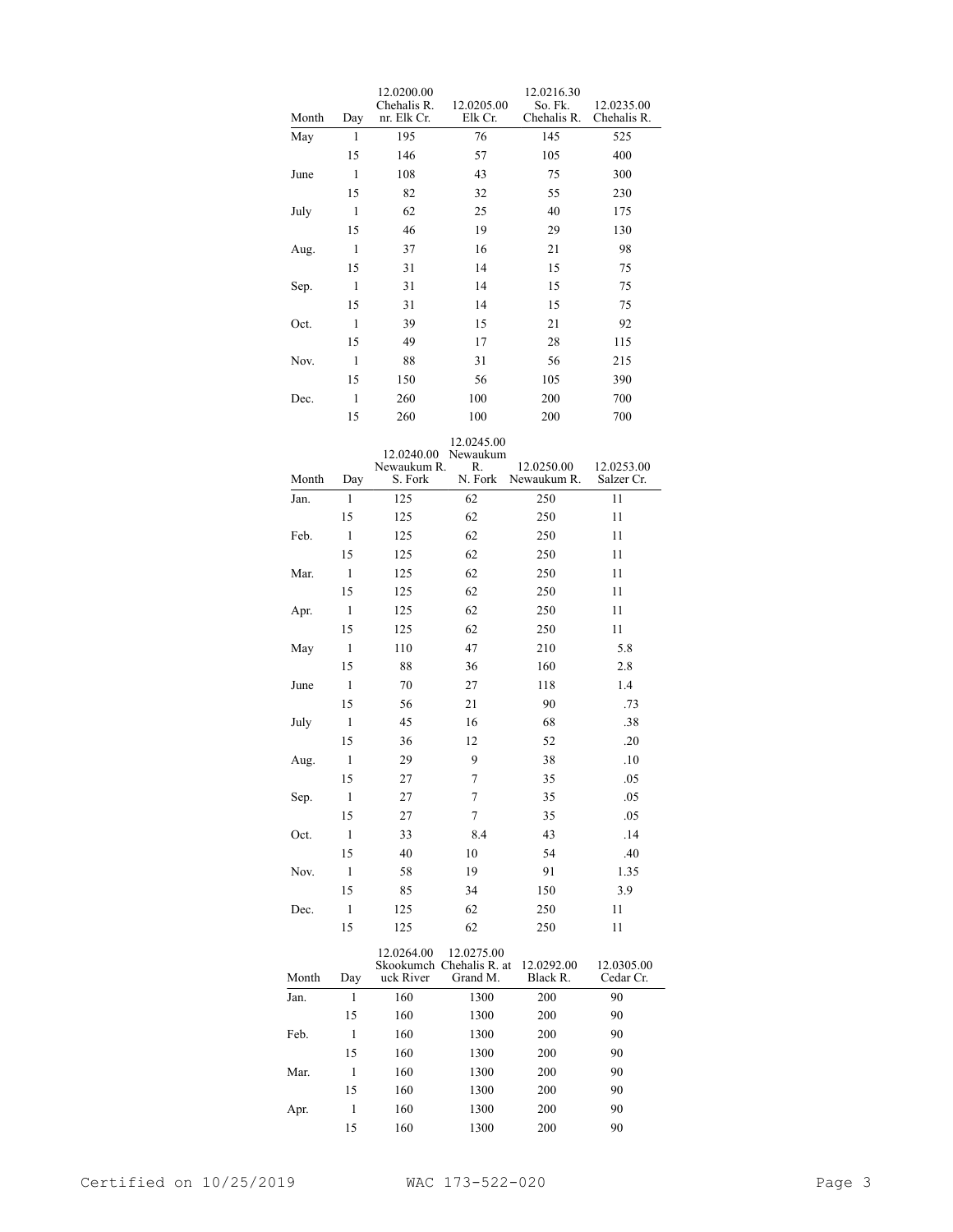| Month | Day          | 12.0264.00<br>uck River              | 12.0275.00<br>Skookumch Chehalis R. at<br>Grand M. | 12.0292.00<br>Black R.            | 12.0305.00<br>Cedar Cr.             |
|-------|--------------|--------------------------------------|----------------------------------------------------|-----------------------------------|-------------------------------------|
| May   | 1            | 160                                  | 1000                                               | 170                               | 70                                  |
|       | 15           | 130                                  | 780                                                | 145                               | 54                                  |
| June  | 1            | 103                                  | 600                                                | 120                               | 40                                  |
|       | 15           | 83                                   | 460                                                | 104                               | 31                                  |
| July  | 1            | 67                                   | 355                                                | 88                                | 24                                  |
|       | 15           | 54                                   | 275                                                | 75                                | 19                                  |
| Aug.  | 1            | 43                                   | 210                                                | 70                                | 14                                  |
|       | 15           | 35                                   | 165                                                | 66                                | 11                                  |
| Sep.  | 1            | 35                                   | 165                                                | 66                                | 11                                  |
|       | 15           | 35                                   | 165                                                | 66                                | 11                                  |
| Oct.  | 1            | 35                                   | 200                                                | 68                                | 13.8                                |
|       | 15           | 35                                   | 250                                                | 70                                | 17                                  |
| Nov.  | 1            | 59                                   | 440                                                | 100                               | 30                                  |
|       | 15           | 96                                   | 760                                                | 140                               | 52                                  |
|       |              |                                      |                                                    |                                   |                                     |
| Dec.  | $\mathbf{1}$ | 160                                  | 1300                                               | 200                               | 90                                  |
|       | 15           | 160                                  | 1300                                               | 200                               | 90                                  |
| Month | Day          | 12.0309.00 Chehalis R.<br>Porter Cr. | 12.0310.00<br>at Porter                            | 12.0325.00<br>Cloquallum<br>Creek | 12.0342.00<br>Satsop R.<br>E. Fork  |
| Jan.  | 1            | 90                                   | 2500                                               | 150                               | 280                                 |
|       | 15           | 90                                   | 2500                                               | 150                               | 280                                 |
| Feb.  | 1            | 90                                   | 2500                                               | 150                               | 280                                 |
|       | 15           | 90                                   | 2500                                               | 150                               | 280                                 |
| Mar.  | 1            | 90                                   | 2500                                               | 150                               | 280                                 |
|       | 15           | 90                                   | 2500                                               | 150                               |                                     |
|       |              |                                      |                                                    |                                   | 280                                 |
| Apr.  | 1            | 90                                   | 2500                                               | 150                               | 280                                 |
|       | 15           | 90                                   | 2500                                               | 150                               | 280                                 |
| May   | 1            | 56                                   | 1900                                               | 118                               | 240                                 |
|       | 15           | 35                                   | 1420                                               | 92                                | 210                                 |
| June  | 1            | 29                                   | 1060                                               | 70                                | 175                                 |
|       | 15           | 24                                   | 800                                                | 55                                | 152                                 |
| July  | 1            | 21                                   | 610                                                | 43                                | 130                                 |
|       | 15           | 17                                   | 460                                                | 34                                | 112                                 |
| Aug.  | 1            | 14.2                                 | 340                                                | 29                                | 104                                 |
|       | 15           | 12                                   | 260                                                | 24                                | 95                                  |
| Sep.  | $\,1$        | 12                                   | 260                                                | 24                                | 86                                  |
|       | 15           | 12                                   | 260                                                | 24                                | 80                                  |
| Oct.  | 1            | 13.3                                 | 320                                                | 27                                | 80                                  |
|       | 15           | 15                                   | 400                                                | 30                                | 80                                  |
| Nov.  | 1            | 28                                   | 760                                                | 52                                | 125                                 |
|       | 15           | 50                                   | 1380                                               | 88                                | 185                                 |
| Dec.  | 1            | 90                                   | 2500                                               | 150                               | 280                                 |
|       | 15           | 90                                   | 2500                                               | 150                               | 280                                 |
| Month | Day          | 12.0343.00<br>Decker Cr.             | 12.0345.00<br>Satsop R.<br>M. Fork                 | 12.0350.00<br>Satsop R.<br>nr.    | 12.0350.02<br>Chehalis R.<br>Satsop |
| Jan.  | 1            | 130                                  | 260                                                | 1100                              | 3800                                |
|       | 15           | 130                                  | 260                                                | 1100                              | 3800                                |
| Feb.  | 1            | 130                                  | 260                                                | 1100                              | 3800                                |
|       | 15           | 130                                  | 260                                                | 1100                              | 3800                                |
| Mar.  | 1            | 130                                  | 260                                                | 1100                              | 3800                                |
|       | 15           | 130                                  | 260                                                | 1100                              | 3800                                |
| Apr.  | 1            | 130                                  | 260                                                | 1100                              | 3800                                |
|       | 15           | 130                                  | 260                                                | 1100                              | 3800                                |
| May   | 1            | 115                                  | 203                                                | 910                               | 2910                                |
|       |              |                                      |                                                    |                                   |                                     |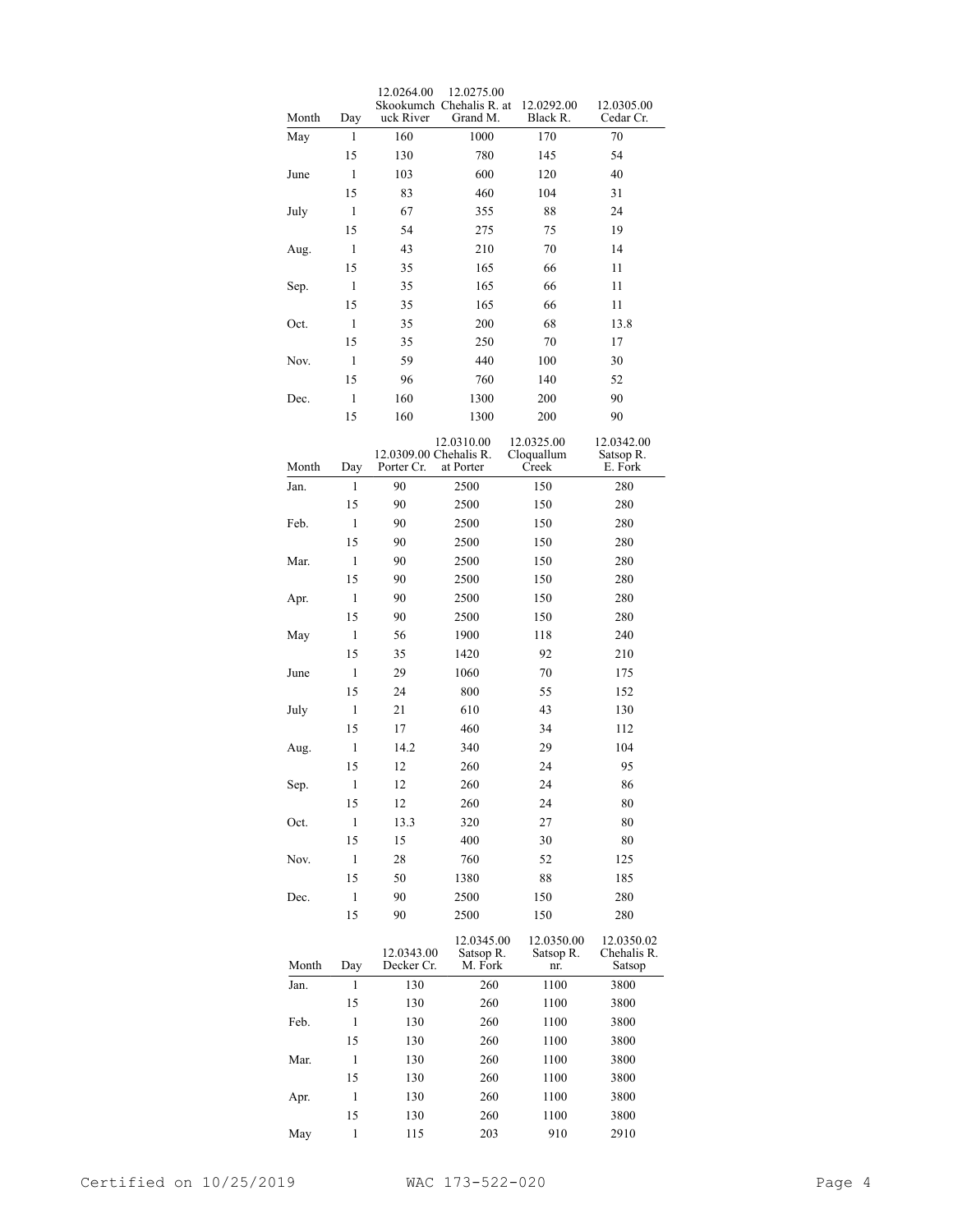|       |       | 12.0343.00                       | 12.0345.00                      | 12.0350.00                         | 12.0350.02                         |
|-------|-------|----------------------------------|---------------------------------|------------------------------------|------------------------------------|
| Month | Day   | Decker Cr.                       | Satsop R.<br>M. Fork            | Satsop R.<br>nr.                   | Chehalis R.<br>Satsop              |
|       | 15    | 103                              | 160                             | 750                                | 2300                               |
| June  | 1     | 91                               | 125                             | 600                                | 1750                               |
|       | 15    | 81                               | 98                              | 500                                | 1360                               |
| July  | 1     | 72                               | 78                              | 425                                | 1085                               |
|       | 15    | 64                               | 61                              | 360                                | 860                                |
| Aug.  | 1     | 56                               | 48                              | 300                                | 680                                |
|       | 15    | 50                               | 38                              | 260                                | 550                                |
| Sep.  | 1     | 50                               | 38                              | 260                                | 550                                |
|       | 15    | 50                               | 38                              | 260                                | 550                                |
| Oct.  | 1     | 54                               | 41                              | 280                                | 640                                |
|       | 15    | 58                               | 45                              | 300                                | 750                                |
| Nov.  | 1     | 77                               | 83                              | 475                                | 1305                               |
|       | 15    | 100                              | 145                             | 720                                | 2220                               |
| Dec.  | 1     | 130                              | 260                             | 1100                               | 3800                               |
|       | 15    | 130                              | 260                             | 1100                               | 3800                               |
|       |       |                                  |                                 |                                    |                                    |
| Month | Day   | 12-0374.00<br>Wynoochee<br>River | 12-0380.00<br>Wishkah R.        | 12-0382.90<br>Wishkah R.<br>E. Fk. | 12-0385.00<br>Hoquiam R.<br>Ŵ. Fk. |
| Jan.  | 1     | 560                              | 135                             | 33                                 | 32                                 |
|       | 15    | 560                              | 135                             | 33                                 | 32                                 |
| Feb.  | 1     | 560                              | 135                             | 33                                 | 32                                 |
|       | 15    | 560                              | 135                             | 33                                 | 32                                 |
| Mar.  | 1     | 560                              | 135                             | 33                                 | 32                                 |
|       | 15    | 560                              | 135                             | 33                                 | 32                                 |
| Apr.  | 1     | 560                              | 135                             | 33                                 | 32                                 |
|       | 15    | 560                              | 135                             | 33                                 | 32                                 |
| May   | 1     | 560                              | 135                             | 33                                 | 32                                 |
|       | 15    | 560                              | 113                             | 27                                 | 26                                 |
| June  | 1     | 450                              | 95                              | 21                                 | 20                                 |
|       | 15    | 360                              | 80                              | 17                                 | 16                                 |
| July  | 1     | 290                              | 68                              | 14                                 | 12.8                               |
|       | 15    | 230                              | 57                              | 11.3                               | 10                                 |
| Aug.  | 1     | 185                              | 47                              | 9                                  | 8                                  |
|       | 15    | 150                              | 47                              | 9                                  | 8                                  |
| Sep.  | 1     | 150                              | 47                              | 9                                  | 8                                  |
|       | 15    | 150                              | 47                              | 9                                  | 8                                  |
| Oct.  | 1     | 150                              | 53                              | 10.4                               | 9.4                                |
|       | 15    | 230                              | 60                              | 12                                 | 11                                 |
| Nov.  | 1     | 360                              | 91                              | 20                                 | 19                                 |
|       | 15    | 560                              | 135                             | 33                                 | 32                                 |
| Dec.  | 1     | 560                              | 135                             | 33                                 | 32                                 |
|       | 15    | 560                              | 135                             | 33                                 | 32                                 |
|       |       | 12-0385.80                       | 12-0386.60                      | 12-0390.00                         |                                    |
| Month | Day   | M. Fk.                           | Hoquiam R. Hoquiam R.<br>E. Fk. | Humptulips<br>River                | 12-0174.00<br>Elk River            |
| Jan.  | 1     | 27                               | 44                              | 600                                | 50                                 |
|       | 15    | 27                               | 44                              | 600                                | 50                                 |
| Feb.  | $\,1$ | 27                               | 44                              | 600                                | 50                                 |
|       | 15    | 27                               | 44                              | 600                                | 50                                 |
| Mar.  | $\,1$ | 27                               | 44                              | 600                                | 50                                 |
|       | 15    | 27                               | 44                              | 600                                | 50                                 |
| Apr.  | $\,1$ | 27                               | 44                              | 600                                | 50                                 |
|       | 15    | 27                               | 44                              | 600                                | 50                                 |
| May   | $\,1$ | 27                               | 44                              | 600                                | 43                                 |
|       | 15    | 21                               | 38                              | 500                                | 37                                 |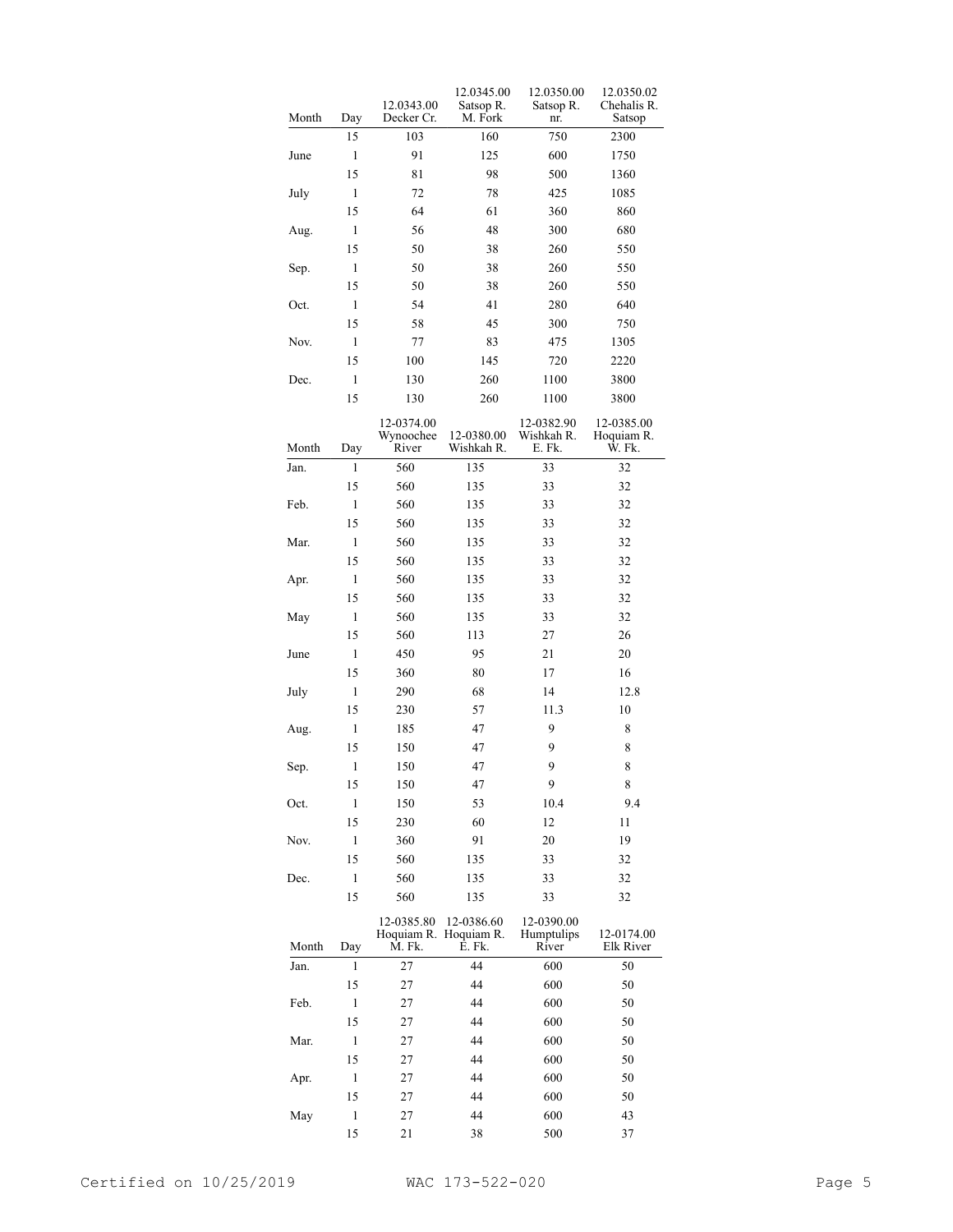| Month | Day          | 12-0385.80<br>Hoquiam R. Hoquiam R.<br>M. Fk. | 12-0386.60<br>E. Fk. | 12-0390.00<br>Humptulips<br>River | 12-0174.00<br>Elk River        |
|-------|--------------|-----------------------------------------------|----------------------|-----------------------------------|--------------------------------|
| June  | 1            | 16                                            | 33                   | 400                               | 31                             |
|       | 15           | 12.2                                          | 29                   | 325                               | 26                             |
| July  | $\mathbf{1}$ | 9.5                                           | 25                   | 265                               | 22                             |
|       | 15           | 7.4                                           | 22                   | 215                               | 19                             |
| Aug.  | 1            | 5.6                                           | 19                   | 170                               | 16                             |
|       | 15           | 5.6                                           | 19                   | 170                               | 16                             |
| Sep.  | $\mathbf{1}$ | 5.6                                           | 19                   | 170                               | 16                             |
|       | 15           | 5.6                                           | 19                   | 170                               | 16                             |
| Oct.  | $\mathbf{1}$ | 6.7                                           | 19                   | 205                               | 20                             |
|       | 15           | 8.0                                           | 25                   | 250                               | 25                             |
| Nov.  | $\mathbf{1}$ | 15                                            | 34                   | 390                               | 32                             |
|       | 15           | 27                                            | 44                   | 600                               | 40                             |
| Dec.  | 1            | 27                                            | 44                   | 600                               | 50                             |
|       | 15           | 27                                            | 44                   | 600                               | 50                             |
| Month | Day          | 12-0175.00<br>Johns River                     |                      | 12-0180.00<br>Newskah<br>Creek    | 12-0185.00<br>Charley<br>Creek |
| Jan.  | 1            | 70                                            |                      | 17                                | 14                             |
|       | 15           | 70                                            |                      | 17                                | 14                             |
| Feb.  | $\mathbf{1}$ | 70                                            |                      | 17                                | 14                             |
|       | 15           | 70                                            |                      | 17                                | 14                             |
| Mar.  | $\mathbf{1}$ | 70                                            |                      | 17                                | 14                             |
|       | 15           | 70                                            |                      | 17                                | 14                             |
| Apr.  | $\mathbf{1}$ | 70                                            |                      | 17                                | 14                             |
|       | 15           | 50                                            |                      | 17                                | 14                             |
| May   | 1            | 50                                            |                      | 13.4                              | 11                             |
|       | 15           | 42                                            |                      | 10.7                              | 8.6                            |
| June  | $\mathbf{1}$ | 35                                            |                      | 8.3                               | 6.7                            |
|       | 15           | 29                                            |                      | 6.5                               | 5.4                            |
| July  | $\mathbf{1}$ | 24                                            |                      | 5.2                               | 4.2                            |
|       | 15           | 21                                            |                      | 4.1                               | 3.3                            |
| Aug.  | $\mathbf{1}$ | 17                                            |                      | 3.2                               | 2.5                            |
|       | 15           | 17                                            |                      | 2.5                               | $\overline{c}$                 |
| Sep.  | $\mathbf{1}$ | 17                                            |                      | 2.5                               | $\overline{2}$                 |
|       | 15           | 17                                            |                      | 2.5                               | $\overline{2}$                 |
| Oct.  | $\mathbf{1}$ | 17                                            |                      | 3.2                               | 2.6                            |
|       | 15           | 24                                            |                      | $\overline{4}$                    | 3.5                            |
| Nov.  | $\mathbf{1}$ | 35                                            |                      | 8.4                               | 7.1                            |
|       | 15           | 49                                            |                      | 17                                | 14                             |
| Dec.  | $\mathbf{1}$ | 70                                            |                      | 17                                | 14                             |
|       | 15           | 70                                            |                      | 17                                | 14                             |

(3) Base flow hydrographs, Appendix 1, pages 19-23 in the document entitled "water resources management program in the Chehalis River basin" dated November, 1975 shall be used for definition of base flows on those days not specifically identified in WAC 173-522-020(2). (4) All rights hereafter established shall be expressly subject

to the base flows established in WAC 173-522-020 (1) through (3). (5) At such time as the departments of fisheries and/or wildlife provide specific information substantiating the need for flows higher than the flows set forth in WAC 173-522-020(2), the department of ecology agrees to proceed with setting minimum flows as provided under chapter 90.22 RCW within one year from the time of said request, unless agreement to another time frame is reached between parties.